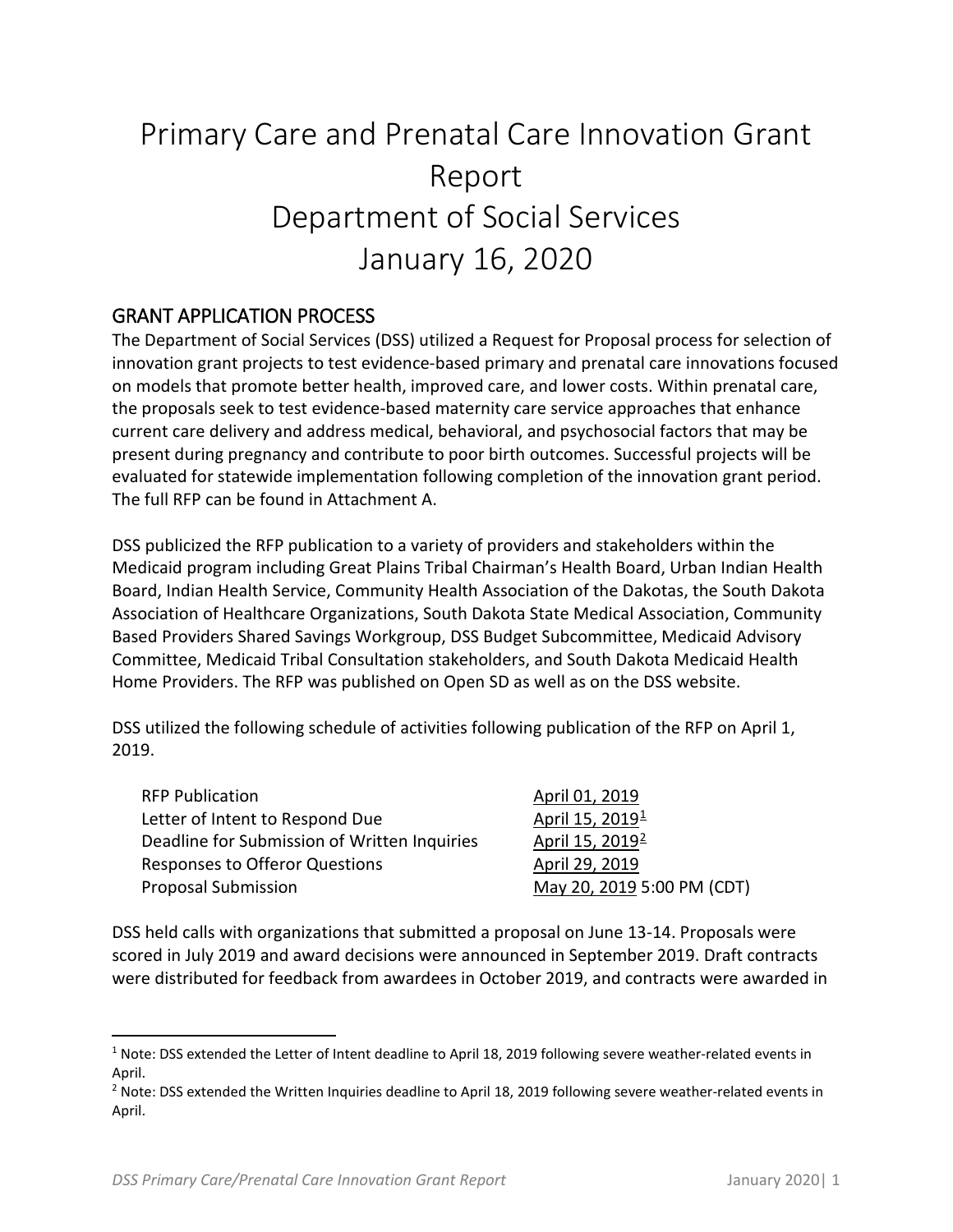November 2019. DSS held kick-off meetings with two awardees in December 2019 and one in January 2020.

### GRANT AWARD CRITERIA

A team composed of five DSS staff scored proposals. Proposals were scored on a scale of one to five in the areas of:

- Project design which includes a description of the project goals, target population, and type/scope/duration of services.
- Evaluation and reporting including quality indicators to evaluate the impact of the proposal on better care, better health, and/or improved outcomes including utilization, patient satisfaction or experience description of proposed milestones improvements in the general health and wellbeing of the target population.
- Organizational capacity and operational management plan including a plan for staffing, supervision, and training.
- Funding sustainability and cost proposal that outlines the anticipated use of funds and on-going sustainability.

In total there were four organizations that submitted a proposal, of those four applications, three were awarded funding.

## SELECTED GRANT PROJECTS AND PROJECT OUTCOMES

The three organizations that were awarded funding are Avera, The Center for Family Medicine, and Native Women's Health Care. Contracts for each organization began on November 1, 2019. Kick off meetings with each organization took place in December 2019 and January 2020, work on the contracts is expected to begin in January 2020.

The following table summarizes each project, the innovation being tested, geographic target areas, outcomes and project budget.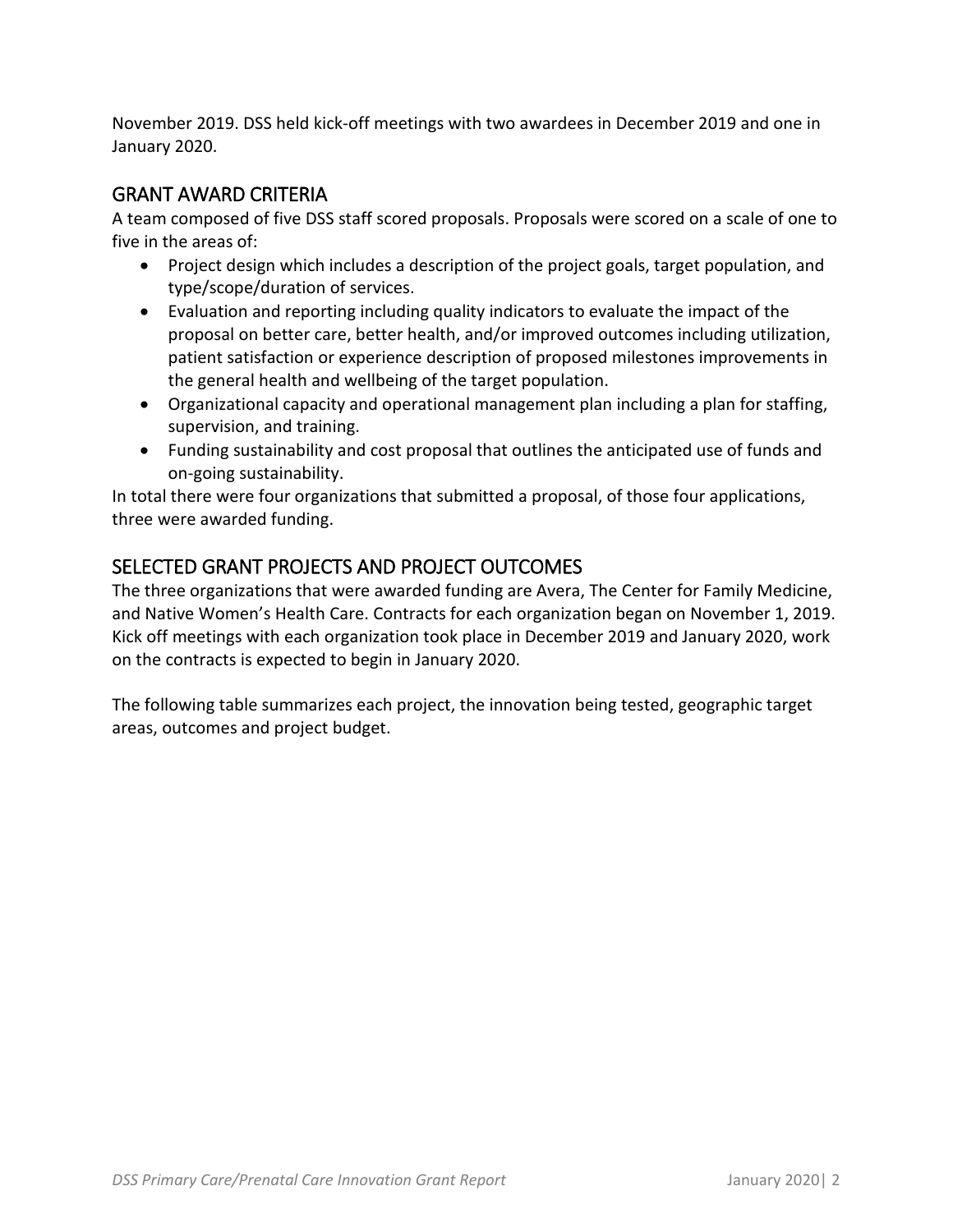|                      | Summary                          | <b>Innovation Being</b>                | Geographic Target                  | <b>Outcomes</b>                               | <b>Budget Summary</b>                                     |
|----------------------|----------------------------------|----------------------------------------|------------------------------------|-----------------------------------------------|-----------------------------------------------------------|
| Avera Health         |                                  | <b>Tested</b><br>Non-traditional tele- | Areas                              |                                               |                                                           |
| Before Baby          | Helps pregnant<br>women in South | health model testing                   | Huron (Beadle<br>County), Aberdeen | Improve access to OB<br>care and treatment of | The total grant amount for<br>Avera is \$330,000. Funding |
|                      | Dakota diagnosed                 | correlation between                    | (Brown County), parts              | gestational diabetes.                         | will be used to:                                          |
|                      | with gestational                 | use of technology for                  | of Sioux Falls                     | Reduce the number of                          | • Purchase supplies and                                   |
|                      | diabetes by providing            | management of                          | (Minnehaha and                     | c-sections, birth                             |                                                           |
|                      | remote blood sugar               | gestational diabetes                   | Lincoln Counties)                  | complications, and                            | equipment for patient's<br>self-management of             |
|                      | monitoring,                      | improved birth                         | Aurora, Brule,                     | infant/mother                                 | diabetes.                                                 |
|                      | specialized test strips          | outcomes. Pilot with                   | Buffalo, Charles Mix,              | mortality.                                    | •Hire a nurse                                             |
|                      | and video visits with            | I.H.S. to serve patients               | Davison, Douglas,                  | Increase rates of                             | navigator/education                                       |
|                      | a diabetic educator/             | referred by I.H.S to the               | Gregory, Hanson,                   | healthy birth weight                          | coordinator.                                              |
|                      | dietician. Patients              | program in targeted                    | Hutchinson, Jerauld,               | babies and the number                         | . Provide the Avera Now                                   |
|                      | will be supported                | areas.                                 | Lyman, Miner,                      | of babies who are                             | telehealth services.                                      |
|                      | AveraNow mobile                  |                                        | McCook, Sanborn,                   | delivered at full term.                       |                                                           |
|                      | application.                     |                                        | and minimum of one                 |                                               |                                                           |
|                      |                                  |                                        | <b>Indian Health Service</b>       |                                               |                                                           |
|                      |                                  |                                        | site yet to be                     |                                               |                                                           |
|                      |                                  |                                        | finalized.                         |                                               |                                                           |
| Native Women's       |                                  |                                        |                                    |                                               |                                                           |
| <b>Health Care</b>   | Helps patients by                | Use of comprehensive                   | Rapid City Area                    | Improved adherence<br>rates for SUD           | The final grant amount for<br>the Native Women's          |
|                      | linking primary and              | care team to manage                    |                                    |                                               |                                                           |
| (OST)                | prenatal services to             | both physical and                      |                                    | treatment, increased                          | Health Care is \$333,000.                                 |
| Prenatal/Primary     | behavioral health                | behavioral health will                 |                                    | screening, preventive,                        | Grant funding will be used                                |
| Care Integration     | services. Leverages              | improve rates of                       |                                    | and primary/prenatal                          | to:                                                       |
| with Behavioral      | comprehensive care               | substance use disorder                 |                                    | care. Increase the                            | • Arrange transportation                                  |
| Health and           | team including                   | (SUD) screening and                    |                                    | number of qualified                           | services for high-risk                                    |
| Community            | primary care,                    | treatment adherence.                   |                                    | behavioral health staff                       | patients.                                                 |
| <b>Health Worker</b> | behavioral health,               | Tests pregnancy as a                   |                                    | Increase in the number                        | • Purchase technology                                     |
| services             | and community                    | qualifying condition                   |                                    | of women who are                              | including iPads and                                       |
|                      | health workers.                  | for Medicaid health                    |                                    | accessing prenatal                            | specialized software for                                  |
|                      |                                  | home services.                         |                                    | services, wellness                            | case managers.                                            |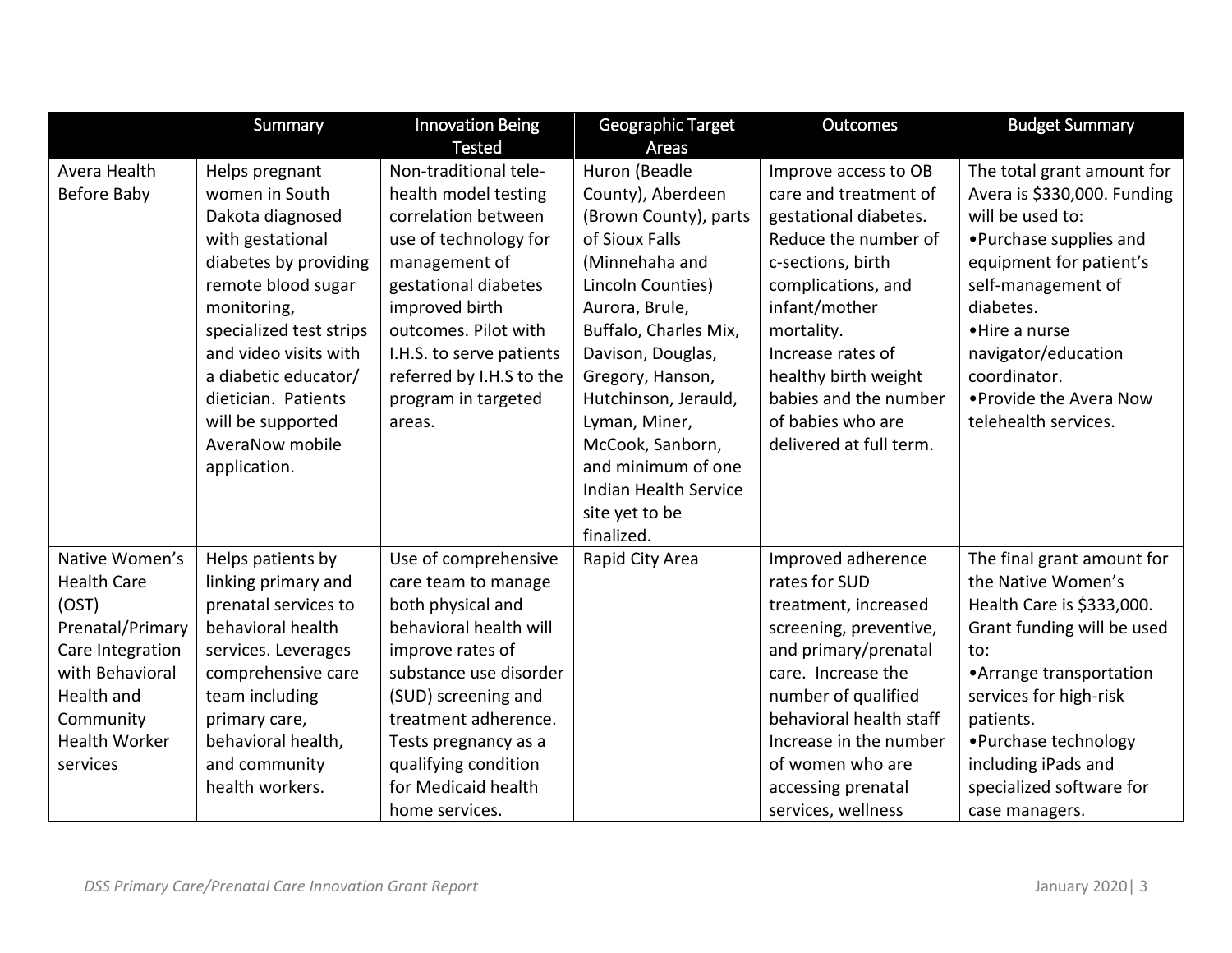|                       | Summary                | <b>Innovation Being</b> | Geographic Target   | Outcomes                 | <b>Budget Summary</b>      |
|-----------------------|------------------------|-------------------------|---------------------|--------------------------|----------------------------|
|                       |                        | <b>Tested</b>           | Areas               |                          |                            |
|                       |                        |                         |                     | checks, and behavioral   | •Support accreditation for |
|                       |                        |                         |                     | health services.         | day treatment and          |
|                       |                        |                         |                     |                          | residential treatment      |
|                       |                        |                         |                     |                          | services.                  |
| Center for            | Provides patients      | Testing if application  | Sioux Falls, Pierre | Improved screening       | The total grant amount for |
| Family Medicine-      | with a birth           | of health home model    |                     | services for those with  | Center for Family          |
| Providing             | center/pregnancy       | and use of technology   |                     | increased risk for       | Medicine is \$333,000. The |
| <b>Enhanced Cost-</b> | health home            | to deliver patient      |                     | gestational diabetes     | grant will be used to:     |
| Effective             | approach to provide    | education results in    |                     | and preeclampsia.        | • Hire a nurse case        |
| Prenatal Care to      | full array of prenatal | improved health         |                     | Decreased rates of       | manager, physician, and    |
| Rural and             | and postnatal care.    | outcomes.               |                     | prenatal hospitalization | other care team members.   |
| Underserved           | This project will also |                         |                     | and c-section, pre-term  | • Purchase home blood      |
| Patients of South     | train family medicine  |                         |                     | delivery, NICU stays,    | pressure and other         |
| Dakota                | resident physicians in |                         |                     | and other                | monitoring equipment       |
|                       | innovative, evidence-  |                         |                     | complications.           | that links to electronic   |
|                       | based prenatal care    |                         |                     | Increased rates of       | health record.             |
|                       | models.                |                         |                     | contraception during     | • Secure transportation to |
|                       |                        |                         |                     | the interconception      | appointments.              |
|                       |                        |                         |                     | period, patients         | •Purchase equipment.       |
|                       |                        |                         |                     | breastfeeding, and       |                            |
|                       |                        |                         |                     | interpregnancy           |                            |
|                       |                        |                         |                     | interval.                |                            |